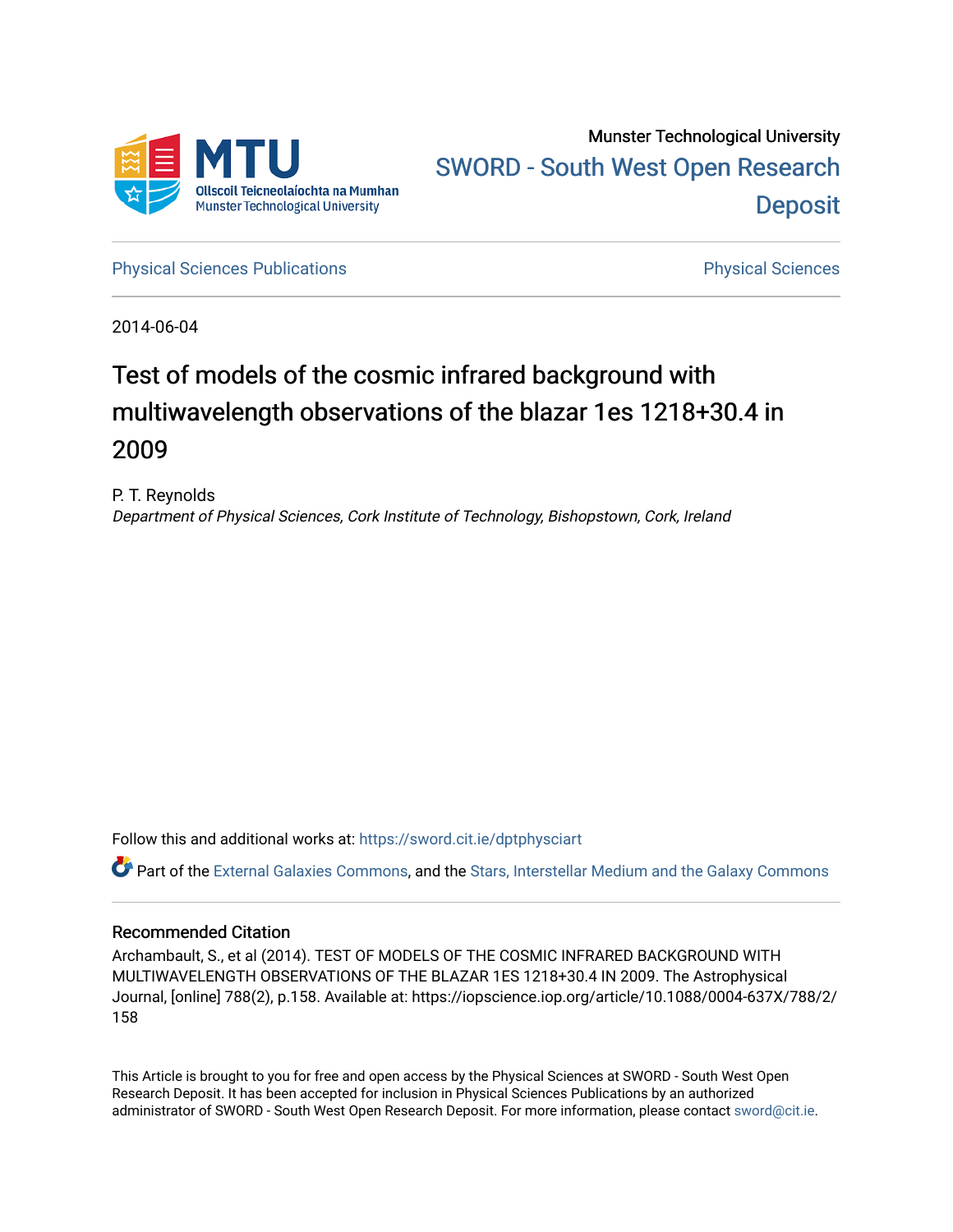## TEST OF MODELS OF THE COSMIC INFRARED BACKGROUND WITH MULTIWAVELENGTH OBSERVATIONS OF THE BLAZAR 1ES 1218+30.4 IN 2009

S. Archambault<sup>1</sup>, T. Arlen<sup>2</sup>, T. Aune<sup>2</sup>, M. Beilicke<sup>3</sup>, W. Benbow<sup>4</sup>, R. Bird<sup>5</sup>, M. Böttcher<sup>6,[32](#page-2-0)</sup>, A. Bouvier<sup>7</sup>, J. H. BUCKLEY<sup>3</sup>, V. BUGAEV<sup>3</sup>, L. CIUPIK<sup>8</sup>, E. COLLINS-HUGHES<sup>5</sup>, M. P. CONNOLLY<sup>9</sup>, W. CUI<sup>10</sup>, R. DICKHERBER<sup>3</sup>, J. DUMM<sup>11</sup>, M. ERRANDO<sup>12</sup>, A. FALCONE<sup>13</sup>, S. FEDERICI<sup>14, 15</sup>, Q. FENG<sup>10</sup>, J. P. FINLEY<sup>10</sup>, L. FORTSON<sup>11</sup>, A. FURNISS<sup>7</sup>, N. GALANTE<sup>4</sup>, D. GALL<sup>16</sup>, A. III. GARSON<sup>3</sup>, G. H. GILLANDERS<sup>9</sup>, S. GRIFFIN<sup>1</sup>, J. GRUBE<sup>8</sup>, C. GUSBAR<sup>6</sup>, G. GYUK<sup>8</sup>, D. HANNA<sup>1</sup>, J. HOLDER<sup>17</sup>, G. HUGHES<sup>14</sup>, P. KAARET<sup>16</sup>, M. KERTZMAN<sup>18</sup>, Y. KHASSEN<sup>5</sup>, D. KIEDA<sup>19</sup>, H. KRAWCZYNSKI<sup>3,[33](#page-2-0)</sup>, A. LAMERATO<sup>6</sup>, M. J. LANG<sup>9</sup>, K. Li<sup>3</sup>, A. S MADHAVAN<sup>20</sup>, G. MAIER<sup>14</sup>, P. MAJUMDAR<sup>2,21</sup>, S. MCARTHUR<sup>22</sup>, A. McCann<sup>23</sup>, J. Millis<sup>24</sup>, P. Moriarty<sup>25</sup>, R. Mukherjee<sup>12</sup>, D. NIETO<sup>26</sup>, A. O'FAOLÁIN DE BHRÓITHE<sup>5</sup>, R. A. Ong<sup>2</sup>, M. Orr2<sup>0</sup>, A. N. OTTE<sup>27</sup>, N. PARK<sup>22</sup>, J. S. PERKINS<sup>28,29</sup>, M. Pohl<sup>14,15</sup>, A. Popkow<sup>2</sup>, H. Prokoph<sup>14</sup>, J. Quinn<sup>5</sup>, K. Ragan<sup>1</sup>, P. T. Reynolds<sup>30</sup>, G. T. Richards<sup>27</sup>, E. Roache<sup>4</sup>, P. Roustazadeh<sup>6</sup>, D. B. SAXON<sup>17</sup>, G. H. SEMBROSKI<sup>10</sup>, G. D. ŞENTÜRK<sup>26</sup>, C. SKOLE<sup>14</sup>, D. STASZAK<sup>1</sup>, I. TELEZHINSKY<sup>14,15</sup>, G. TEŠIĆ<sup>1</sup>, M. THEILING<sup>10</sup>, A. VARLOTTA<sup>10</sup>, V. V. VASSILIEV<sup>2</sup>, S. VINCENT<sup>14</sup>, S. P. WAKELY<sup>22</sup>, A. WEINSTEIN<sup>20</sup>, R. WELSING<sup>14</sup>, D. A. WILLIAMS<sup>7</sup>, AND B. ZITZER<sup>31</sup><br><sup>1</sup> Physics Department, McGill University, Montreal, QC H3A 2T8, Canada <sup>2</sup> Department of Physics and Astronomy, University of California, Los Angeles, CA 90095, USA<br><sup>3</sup> Department of Physics, Washington University, St. Louis, MO 63130, USA<br><sup>4</sup> Fred Lawrence Whipple Observatory, Harvard-Smith <sup>10</sup> Department of Physics, Purdue University, West Lafayette, IN 47907, USA<br><sup>11</sup> School of Physics and Astronomy, University of Minnesota, Minneapolis, MN 55455, USA<br><sup>12</sup> Department of Physics and Astronomy, Barnard Coll <sup>19</sup> Department of Physics and Astronomy, University of Utah, Salt Lake City, UT 84112, USA<sup>20</sup> Department of Physics and Astronomy, Iowa State University, Ames, IA 50011, USA <sup>20</sup> Department of Physics and Astronomy, Iowa State University, Ames, IA 50011, USA<br><sup>21</sup> Saha Institute of Nuclear Physics, Kolkata 700064, India<br><sup>21</sup> Saha Institute Complisiter University of Chicago, Chicago, IL 60637,

*Received 2013 June 12; accepted 2014 March 26; published 2014 June 4*

#### ABSTRACT

We present the results of a multi-wavelength campaign targeting the blazar 1ES 1218+30.4 with observations with the 1.3 m McGraw-Hill optical telescope, the *Rossi* X-ray Timing Explorer (*RXTE*), the *Fermi* Gamma-Ray Space Telescope, and the Very Energetic Radiation Imaging Telescope Array System (VER-ITAS). The *RXTE* and VERITAS observations were spread over a 13 day period and revealed clear evidence for flux variability, and a strong X-ray and *γ* -ray flare on 2009 February 26 (MJD 54888). The campaign delivered a well-sampled broadband energy spectrum with simultaneous *RXTE* and VERITAS very high energy (VHE, *>*100 GeV) observations, as well as contemporaneous optical and *Fermi* observations. The 1ES 1218+30.4 broadband energy spectrum—the first with simultaneous X-ray and VHE *γ* -ray energy spectra—is of particular interest as the source is located at a high cosmological redshift for a VHE source  $(z = 0.182)$ , leading to strong absorption of VHE gamma rays by photons from the optical/infrared extragalactic background light (EBL) via  $\gamma_{\text{VHE}} + \gamma_{\text{EBL}} \rightarrow e^+e^-$  pair-creation processes. We model the data with a one-zone synchrotron self-Compton (SSC) emission model and with the extragalactic absorption predicted by several recent EBL models. We find that the observations are consistent with the SSC scenario and all the EBL models considered in this work. We discuss observational and theoretical avenues to improve on the EBL constraints.

*Key words:* BL Lacertae objects: general – BL Lacertae objects: individual (1ES1218+30.4) – cosmic background radiation – diffuse radiation – galaxies: jets – gamma rays: galaxies

*Online-only material:* color figures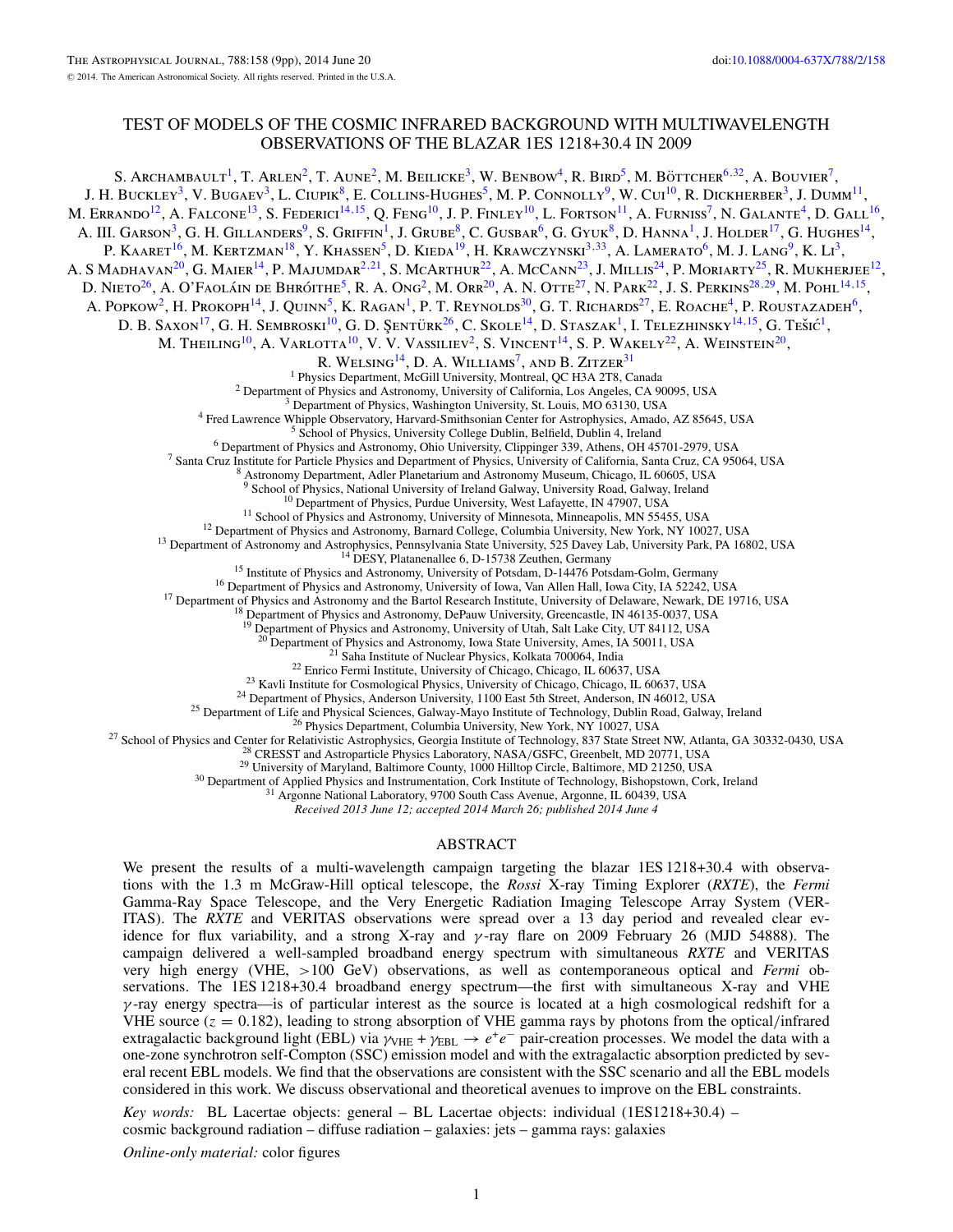#### 1. INTRODUCTION

<span id="page-2-0"></span>The source 1ES 1218+30.4 is a BL Lac object with a redshift of  $z = 0.182$  (Bade et al. [1998\)](#page-9-0). Observations with the Cherenkov telescopes of the MAGIC and Very Energetic Radiation Imaging Telescope Array System (VERITAS) collaborations performed between 2005 and 2007 established 1ES 1218+30.4 as a source of very high energy (VHE) gamma rays with an energy spectrum compatible with a power law  $dN/dE \propto E^{-\Gamma}$  with photon index  $\Gamma \sim 3$  (Albert et al. [2006;](#page-9-0) Acciari et al. [2009\)](#page-9-0). Follow-up observations performed in 2008 and 2009 with VERITAS led to the discovery of significant flux variability (Acciari et al. [2010\)](#page-9-0). Due to its rather high redshift (for VHE *γ* -ray sources), hard X-ray and VHE spectra, and high X-ray and VHE *γ* -ray flux levels with detectable flux variations, the source has been a popular target of X-ray and VHE *γ* -ray observations, and has played an important role in several recent analyses. Sato et al. [\(2008\)](#page-9-0) and Moraitis & Mastichiadis [\(2011\)](#page-9-0) used the observations of an X-ray flare of 1ES 1218+30.4 on 2006 May 20 and 21 to constrain the average strength of the magnetic field of the plasma radiating the X-rays as synchrotron emission. Rüger et al.  $(2010)$  $(2010)$  modeled X-ray and VHE  $\gamma$ -ray energy spectra with a time-dependent synchrotron self-Compton (SSC) model in which the observed radio to X-ray continuum is explained as synchrotron emission and the VHE *γ* -ray emission is posited to be the inverse-Compton emission from the same electrons responsible for the observed synchrotron emission scattering the synchrotron photons. The strong flare of 1ES 1218+30.4 detected on 2009 January 30 (MJD 54861) excluded an explanation of the VHE emission as the result of inverse-Compton emission of electrons in the kiloparsec-scale jet scattering photons of the cosmic microwave background (Acciari et al.  $2010$ ). Taylor et al.  $(2011)$  used the combined *Fermi* and VERITAS observations of 1ES1218+30.4 to set a lower limit on the strength of extragalactic magnetic fields (see also Neronov & Semikoz [2009;](#page-9-0) Dolag et al. [2011;](#page-9-0) Dermer et al. [2011;](#page-9-0) Tavecchio et al. [2011,](#page-9-0) and references therein for a discussion of this interesting technique).

In this paper, we present the results of a dedicated 1ES1218+30.4 multi-wavelength campaign during February and March 2009. The campaign included for 1ES 1218+30.4 unprecedented coverage in frequency space, including optical, X-ray, high-energy *γ* -ray, and VHE *γ* -ray observations. Importantly, we present here for the first time a broadband spectral energy distribution (SED) with simultaneously acquired X-ray and VHE *γ* -ray observations and contemporaneous optical and high-energy *γ* -ray (*Fermi*) observations. The main objectives of this paper are to test the consistency of SSC models and extragalactic extinction models based on current models of the optical to infrared extragalactic background light (EBL) with the observed broadband spectral energy distribution, and to evaluate the possibility of using the observations to evaluate which EBL models are consistent with the data. The EBL originates from both direct and dust-reprocessed starlight and emission from active galactic nuclei (AGNs; see, e.g., Hauser & Dwek [2001;](#page-9-0) Schirber & Bullock [2003;](#page-9-0) Kashlinsky [2005;](#page-9-0) Cooray et al. [2012\)](#page-9-0) and attenuates high-energy photons in  $\gamma_{\text{VHE}} + \gamma_{\text{EBL}} \rightarrow e^+e^$ pair-creation processes (Nikishov [1962;](#page-9-0) Jelley [1966;](#page-9-0) Gould & Schréder [1967\)](#page-9-0). Although the absorption of gamma rays by the

EBL limits the volume of the universe accessible to  $\gamma$ -ray studies, it also offers possibilities to use absorption features in *γ* -ray energy spectra to constrain the energy spectrum of the EBL (Stecker et al. [1992\)](#page-9-0). The latter is of considerable interest, as it is difficult to measure the EBL directly owing to foreground radiation (Hauser & Dwek [2001\)](#page-9-0), and EBL measurements can be used to constrain contributions from galaxy clusters (Chelouche et al. [2007\)](#page-9-0), unresolved AGNs (Matute et al. [2006\)](#page-9-0), Population III stars (Santos et al. [2002;](#page-9-0) Raue et al. [2009;](#page-9-0) Gilmore [2012b\)](#page-9-0), and more exotic sources, such as massive particle decays after the epoch of recombination.

Various groups have developed techniques to predict the energy spectrum of the EBL on theoretical grounds. The methods used for this purpose include (1) semi-analytical models of the formation and evolution of galaxies and their luminosity forward in time starting from cosmological initial conditions (e.g., Somerville & Primack [1999;](#page-9-0) Gilmore et al. [2012a\)](#page-9-0), (2) backward evolution of galactic emissivity models (Malkan & Stecker [1998;](#page-9-0) Stecker et al. [2006;](#page-9-0) Franceschini et al. [2008\)](#page-9-0), and (3) a combination of information about galaxy evolution and observed properties of galaxy spectra (Kneiske et al. [2002;](#page-9-0) Finke et al. [2010;](#page-9-0) Kneiske & Dole 2010; Domínguez et al. [2011\)](#page-9-0). Following the realization that VHE observations can be used to constrain the EBL (Stecker et al. [1992\)](#page-9-0) and the detection of the first extragalactic source at VHE energies (Mrk 421) with the Whipple 10 m telescope (Punch et al. [1992\)](#page-9-0), the derivation of EBL upper limits has received considerable attention. Significant milestones include the limits from VHE observations of Mrk 421 at  $z = 0.0300$  (Stecker & de Jager [1993\)](#page-9-0), from the spectacular 1997 flare of Mrk 501 at  $z = 0.03364$  (Aharonian et al. [1999\)](#page-9-0), from the blazar H 1426+428 at  $z = 0.129$  (Aharonian et al. [2003\)](#page-9-0), and from the more distant blazars 1ES 1101−232 at *z* = 0*.*186, H 2356−309 at *z* = 0*.*1651 (Aharonian et al.  $2006$ ), 1ES 0229+200 at  $z = 0.1396$  (Aharonian et al. [2007\)](#page-9-0), and 3C 279 at *z* = 0*.*534 (Albert et al. [2008\)](#page-9-0). Most of the papers cited above derive limits on the EBL by comparing the observed energy spectra with theoretically motivated expectations. Mazin & Raue [\(2007\)](#page-9-0) and Meyer et al. [\(2012\)](#page-9-0) consider trial EBL energy spectra and test the consistency of these trial energy spectra with the observed  $\gamma$ -ray energy spectra of a sample of VHE sources. 1ES 1218+30.4 was one of the most important sources of the second study (which altogether used 23 energy spectra from 20 different sources): combining the *Fermi* and VERITAS energy spectra of this source leads to the exclusion of ∼65% of all 1,920,000 considered EBL trial energy spectra.

More recently, the *Fermi* and H.E.S.S. collaborations reported positive evidence for EBL absorption. The *Fermi* collaboration scrutinized the energy spectra of 150 BL-Lac-type *γ* -ray bright blazars for absorption in the 10–500 GeV energy range (Ackermann et al. [2012\)](#page-9-0). While the combined energy spectrum of the *z <* 0*.*2 sources does not show evidence for a high-energy absorption feature, those of the  $0.2 < z < 0.5$ and  $0.5 < z < 1.6$  sources do show high-energy cutoffs. The dependence of the high-energy cutoff on redshift is consistent with the expectations from EBL models and inconsistent with a redshift evolution of the sources themselves. The H.E.S.S. collaboration found some evidence for EBL absorption in the energy spectra of seven BL Lac objects (H.E.S.S. Collaboration et al. [2013\)](#page-9-0). The *Fermi* and H.E.S.S. results rest on assumptions of the inherent (unabsorbed) *γ* -ray energy spectra. It is highly desirable to cross-check the results based on the analysis of more sources and qualitatively different sources (e.g., test

<sup>&</sup>lt;sup>32</sup> Centre for Space Research, North-West University, Potchefstroom Campus, Potchefstroom 2520, South Africa.

<sup>33</sup> Corresponding author; [krawcz@wuphys.wustl.edu](mailto:krawcz@wuphys.wustl.edu)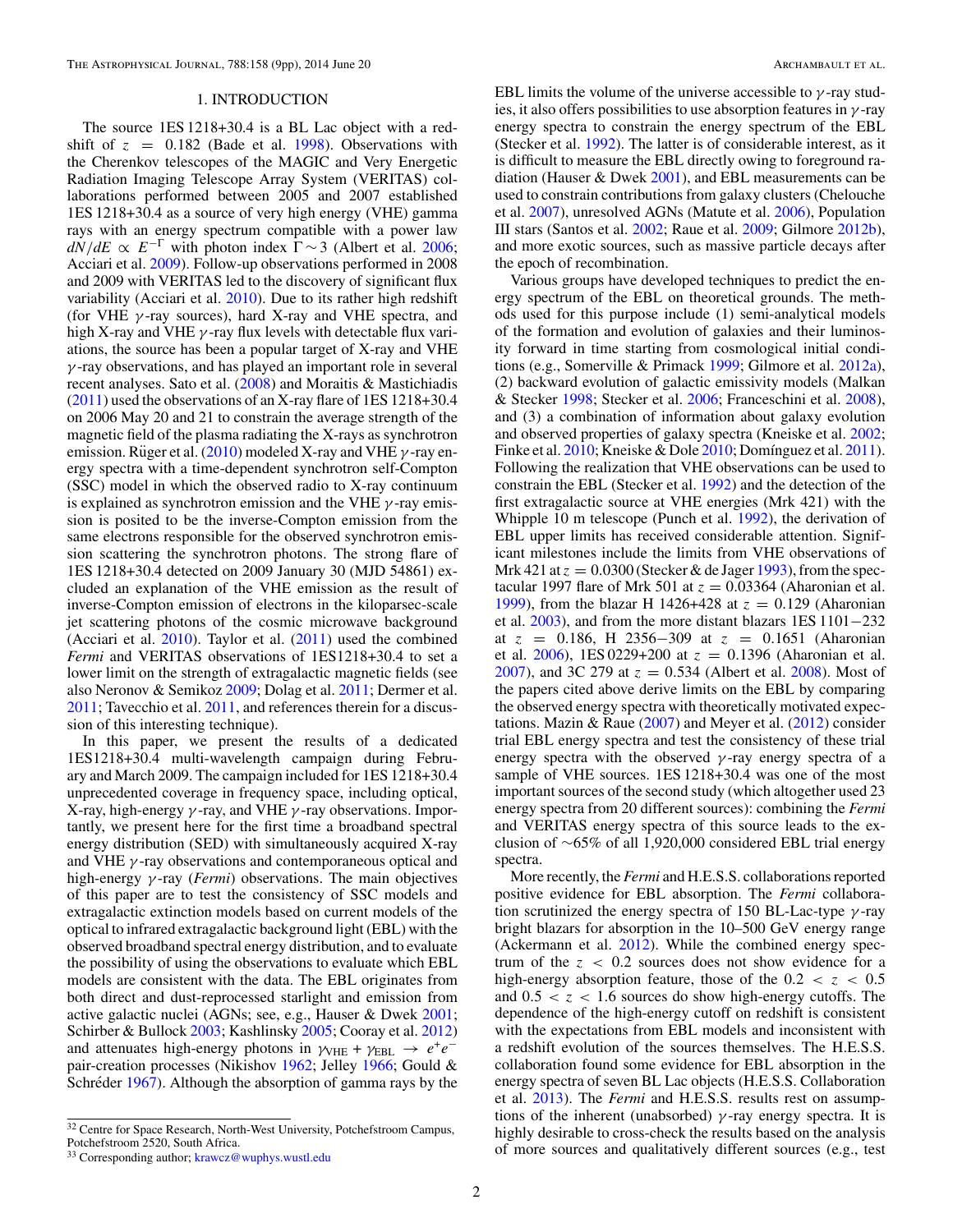with other types of *γ* -ray bright AGNs and*/*or with starburst galaxies).

In this paper, we will follow the approach of Coppi  $\&$ Aharonian [\(1999a,](#page-9-0) [1999b\)](#page-9-0) and Krawczynski et al. [\(2000,](#page-9-0) [2002\)](#page-9-0) to test EBL models. These authors proposed using the information from the energy spectrum at energies below the VHE band, and—if available—additional information (e.g., from time resolved observations) to predict the emitted *γ* -ray energy spectrum. The comparison of the predicted and observed *γ* -ray energy spectrum can, in principle, be used to infer the extragalactic absorption and thus the EBL. The interested reader can find a similar analysis — based on the analysis of 15 blazars detected with *Fermi* satellite—in Domínguez et al. [\(2013\)](#page-9-0).

The rest of the paper is structured as follows. After describing the SSC model and EBL absorption in Section 2, we present the data sets and analysis methods in Section 3. The observational results and the analysis of their consistency with SSC and EBL models will be presented in Section [4.](#page-4-0) We conclude the paper with a summary and discussion of the results in Section [5.](#page-8-0)

All errors in the text, tables, and figures are given on 1*σ* confidence level (including the bow-tie contours that show the results of spectral power-law fits).

## 2. SYNCHROTRON SELF-COMPTON MODEL AND EXTRAGALACTIC *γ* -RAY ABSORPTION

We model the emission with the phenomenological SSC code described by Krawczynski et al. [\(2004\)](#page-9-0). The code assumes a spherical emission volume of radius *R* moving such that the relativistic jet Doppler factor is *δ*j. The jet Doppler factor is defined as  $\delta_j^{-1} = \Gamma_j (1 - \beta \cos \theta)$  with  $\Gamma_j$  being the bulk Lorentz factor of the emitting plasma,  $\beta$  its bulk velocity in units of the speed of light, and  $\theta$  the angle between the jet axis and the line of sight as measured in the observer frame. The volume is uniformly filled with a tangled magnetic field of co-moving strength *B*, and an isotropic population of non-thermal electrons. The differential electron distribution is described by a broken power law with a low-energy (high-energy) differential electron number index  $p_1$  ( $p_2$ ) from  $E_{\text{min}}$  to  $E_{\text{b}}$  ( $E_{\text{b}}$  to  $E_{\text{max}}$ ). The code calculates the synchrotron and SSC emission. It accounts for the effects of synchrotron self-absorption and *γ* -*γ* -absorption inside the source and for the cosmological redshift.

We use the EBL models of Stecker et al. [\(2006\)](#page-9-0), Franceschini et al.  $(2008)$ , Kneiske & Dole  $(2010)$ , and Domínguez et al. [\(2011\)](#page-9-0) in this study. The absorbed differential VHE spectrum *dN/dε* at observed energy *ε* is then given by

$$
\frac{dN}{d\varepsilon} = \frac{dN_0}{d\varepsilon} \times \exp[-\tau_\gamma(\varepsilon, z)],\tag{1}
$$

where  $dN_0/d\varepsilon$  is the energy spectrum that would be observed without absorption,  $\tau_{\gamma}$  is the optical depth due to pair-creation processes on the EBL, and *z* is the redshift of the source. The expression for the optical depth reads (Gould & Schréder  $1967$ ):

$$
\tau_{\gamma}(\varepsilon, z) = \int_0^z d\,l(z) \int_{-1}^{+1} d\mu \frac{1-\mu}{2} \times \int_{\varepsilon_{\text{thr}}'}^{\infty} d\varepsilon' n_{\gamma}(\varepsilon', z) \sigma_{\gamma\gamma} [(1+z)\varepsilon, \mu]. \tag{2}
$$

The first integral runs over the redshift and *dl* is the proper distance corresponding to the redshift interval *dz*. The second integral runs over the cosine of the pitch angle  $\mu$ , and the third



**Figure 1.** Optical depth  $\tau_y(\varepsilon, z = 0.182)$  for VHE gamma rays coming from 1ES 1218+30.4 as function of the observed energy of the gamma rays *ε* for the four different EBL models utilized in this study.

(A color version of this figure is available in the online journal.)

runs over the target photon energies. The threshold energy of target photons is

$$
\varepsilon'_{\text{thr}} = \frac{2(m_{\text{e}}c^2)^2}{(1+z)\varepsilon(1-\mu)},
$$
\n(3)

where  $m_e$  and  $c$  denote the electron mass and the speed of light, respectively. The expression  $n_{\gamma}(\varepsilon', z)$  is the EBL photon density at energy  $\varepsilon'$  at redshift *z*. The pair-creation cross section is:

$$
\sigma_{\gamma\gamma} = \frac{3\sigma_{\rm T}}{16}(1-\eta^2)\left[2\eta(\eta^2-2)+(3-\eta^4)\ln\frac{1+\eta}{1-\eta}\right], \quad (4)
$$

with  $\eta = \sqrt{1 - \varepsilon_{\text{thr}}'/\varepsilon'}.$ 

Figure 1 presents the optical depth for the EBL models used in this paper. The models of Franceschini et al. [\(2008\)](#page-9-0), Kneiske & Dole  $(2010)$ , and Domínguez et al.  $(2011)$  predict very similar optical depths. Only the model of Stecker et al. [\(2006\)](#page-9-0) deviates strongly, predicting less absorption below 150 GeV and above 8 TeV and more absorption between 150 GeV and 8 TeV. The optical depths can be understood by noting that most of the absorption of VHE gamma rays of energy *ε* comes from a narrow EBL region around the wavelength

$$
\lambda_0 = \frac{hc}{\varepsilon} = 1.24 \frac{\varepsilon}{\text{TeV}} \,\mu\text{m}.\tag{5}
$$

The low absorption of the model of Stecker et al. [\(2006\)](#page-9-0) below 150 GeV and above 8 TeV thus comes from the low intensity of their EBL model below ∼200 nm and above ∼10 *μ*m, respectively.

## 3. DATA SETS AND ANALYSIS METHODS

## *3.1. Optical Observations*

1ES 1218+30.4 was observed in the optical *UBVRI* bands at the 1.3 m McGraw-Hill Telescope at the MDM Observatory on the southwest ridge of Kitt Peak, Arizona, during the periods 2009 February 19–24, and May 14–18. Exposure times ranged between 60 and 120 s, depending on filter. Raw frames were reduced using standard routines in IRAF, and instrumental magnitudes of 1ES 1218+30.4 and comparison stars A and B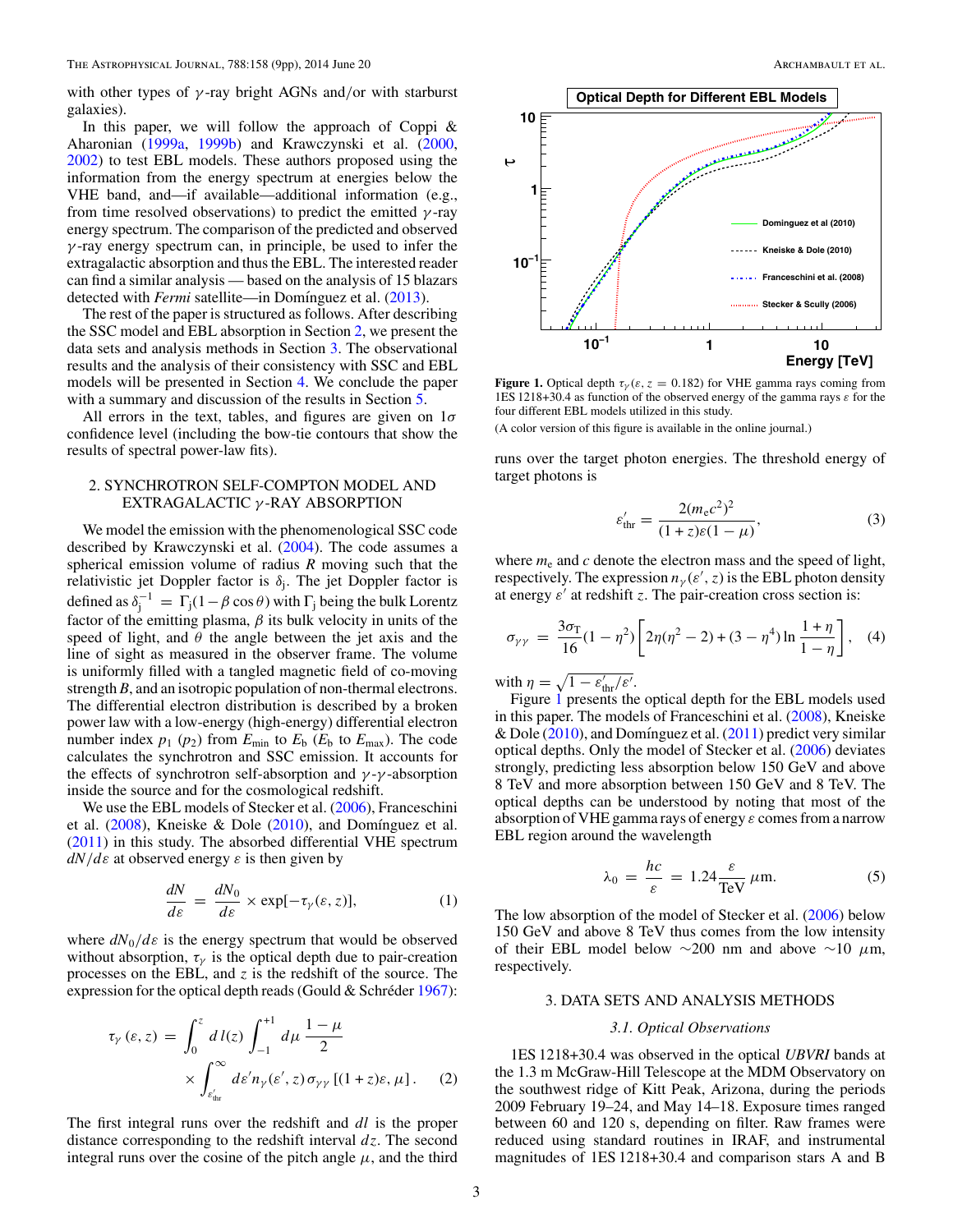<span id="page-4-0"></span>of Smith et al. [\(1991\)](#page-9-0) were extracted using the "phot" routine of the DAOPHOT package in IRAF. Physical *UBVRI* magnitudes were calculated by comparison with the calibrated magnitudes of the two comparison stars. For the purpose of calculating fluxes, the measured magnitudes were corrected for Galactic extinction using the extinction coefficients as given by the NASA*/*IPAC Extragalactic Database. The observations did not allow us to identify and subtract out the light from the host galaxy of the blazar.

#### *3.2. X-Ray Observations*

The X-ray analysis is based on data from the proportional counter array (PCA) (Jahoda et al. [1996\)](#page-9-0) on board the *Rossi* X-ray Timing Explorer (*RXTE*) satellite taken in the framework of a VERITAS-led target of opportunity observation proposal. The PCA comprises an array of proportional counter units (PCUs) covering a nominal energy range of 2–60 keV. Data between the energies of 3 keV and 15 keV were used in this analysis. We discard the 2–3 keV data on account of relatively large systematic uncertainties of the detector response function in this energy range. We also do not use the *>*15 keV data from the PCA, nor the hard X-ray data from the High-Energy X-ray Timing Experiment (Rothschild et al. [1998\)](#page-9-0) owing to the poor signal-to-noise-ratio. The PCA data were taken as part of a multi-wavelength observation proposal and comprise 23 exposures between 2009 February and 2009 March with a total net exposure time of 50.42 ks. The observations had a typical exposure of 10–70 minutes per pointing and—weather permitting—were accompanied with VERITAS VHE *γ* -ray observations. The data were filtered following the standard criteria advised by the NASA Guest Observer Facility (GOF). Standard-2 mode PCA data gathered with the top layer (X1L and X1R) of the operational PCUs were analyzed using the HEAsoft 6.5 package. Background models were generated with the tool pcarsp, based on the *RXTE* GOF calibration files for a "faint" source with less than 40 counts  $s^{-1}$ . Response matrices for the PCA data were created with the script *pcarsp*. The *saextrct* tool was used to extract all PCA energy spectra. The analysis used a neutral hydrogen column density of  $1.94 \times 10^{20}$  cm<sup>-2</sup> from the weighted average of the Leiden*/*Argentine*/*Bonn Survey of Galactic H<sub>I</sub> (Kalberla et al. [2005\)](#page-9-0).

#### *3.3. High-energy Gamma-Ray Observations*

The Large Area Telescope (LAT) aboard the *Fermi* satellite is a pair-conversion  $\gamma$ -ray detector sensitive to photons in the energy range from 20 MeV to 300 GeV (Atwood et al. [2009\)](#page-9-0). The *Fermi* satellite started taking scientific data on 2008 August 4. The following analysis uses the published results from the *Fermi* LAT first source catalog (Abdo et al. [2010\)](#page-9-0) based on the data from the first 11 months of the science phase of the mission.

### *3.4. Very High Energy Gamma-Ray Observations*

The VERITAS array (Weekes et al. [2002\)](#page-9-0) of imaging atmospheric Cherenkov telescopes is located in southern Arizona (1270 m.a.s.l., 31◦40'30"N, 110◦57'07"W) and began regular observations with the four-telescope array in 2007 September (Maier et al. [2007\)](#page-9-0). The array is composed of 4 12 m diameter telescopes, each with a Davies–Cotton tessellated mirror structure of 345 hexagonal mirror facets (12 m focal length) giving a total mirror area of  $110 \text{ m}^2$  per telescope. Each telescope focuses Cherenkov light from particle showers onto its 499 pixel



**Figure 2.** Gamma-ray energy spectrum of 1ES1218+30.4 measured with VERITAS during the observation campaign. The 1 TeV energy flux is  $(2.6 \pm 0.7) \times 10^{-12}$  erg cm<sup>-2</sup> s<sup>-1</sup> and the photon index is  $\Gamma = 3.15 \pm 0.23$ .

photomultiplier camera. Each pixel has a field of view of 0.15, resulting in a camera field of view of 3°<sub>2</sub>5. VERITAS has the capability to detect and measure gamma rays in the ∼100 GeV to ∼30 TeV energy regime with an energy resolution of 15–20% and an angular resolution of 0.<sup>2</sup> on an event-by-event basis.

The VERITAS collaboration planned to complement the *RXTE* observations with simultaneous VERITAS gamma-ray observations. Unfortunately, the weather was rather poor, and VERITAS could only observe 1ES 1218+30.4 8 out of 20 nights with *RXTE* coverage. After applying quality-selection criteria, the total VERITAS exposure is 4.8 hr live-time. Dataquality selection requires clear atmospheric conditions, based on infrared sky temperature measurements, and normal hardware operation.

All data were taken during moon-less periods with the center of the camera pointing 0.5 north, south, east, or west from 1ES 1218+30.4 to enable the simultaneous acquisition of source and background data (Aharonian et al. [2001\)](#page-9-0). The data reduction follows the methods described by Acciari et al. [\(2008\)](#page-9-0). Signals in each event are first calibrated (Holder et al. [2006\)](#page-9-0), and the images are then parameterized (Hillas [1985\)](#page-9-0).

The *γ* -ray direction and air shower impact parameter on the ground are then reconstructed using stereoscopic techniques (Hofmann et al. [1999;](#page-9-0) Krawczynski et al. [2006\)](#page-9-0). The background of cosmic rays is rejected with a very high efficiency using event-by-event cuts on the arrival direction  $(\theta^2)$ , mean scaled width and length, integrated charge (*size*), and location of the image centroids in the camera (*distance*). The "medium cuts" applied here are optimized a priori for a source strength of 10% of the Crab Nebula flux and a similar photon index to the Crab Nebula. The energy of each event is reconstructed using lookup tables from Monte Carlo simulations of gamma rays (Acciari et al. [2008\)](#page-9-0). An independent VERITAS analysis package (Daniel [2007\)](#page-9-0) yields results that are consistent with those presented here. Using on–off regions with an area ratio of 0.125, the source 1ES 1218+30.4 was detected with a significance level of 11.1 standard deviations  $(\sigma)$  in the entire data set. Using this entire VERITAS data set, we derive an average photon index of  $\Gamma = 3.15 \pm 0.23$  (see Figure 2). The VERITAS flux data points are given in Table [1.](#page-5-0)

#### 4. RESULTS

Figure [3](#page-5-0) shows the X-ray fluxes, *γ* -ray fluxes, and X-ray photon indices measured during the campaign. The excellent signal-to-noise-ratio of the X-ray observations reveals a steadily changing flux level on top of a steady increase and decrease of the flux before and after the strong flare on 2009 February 26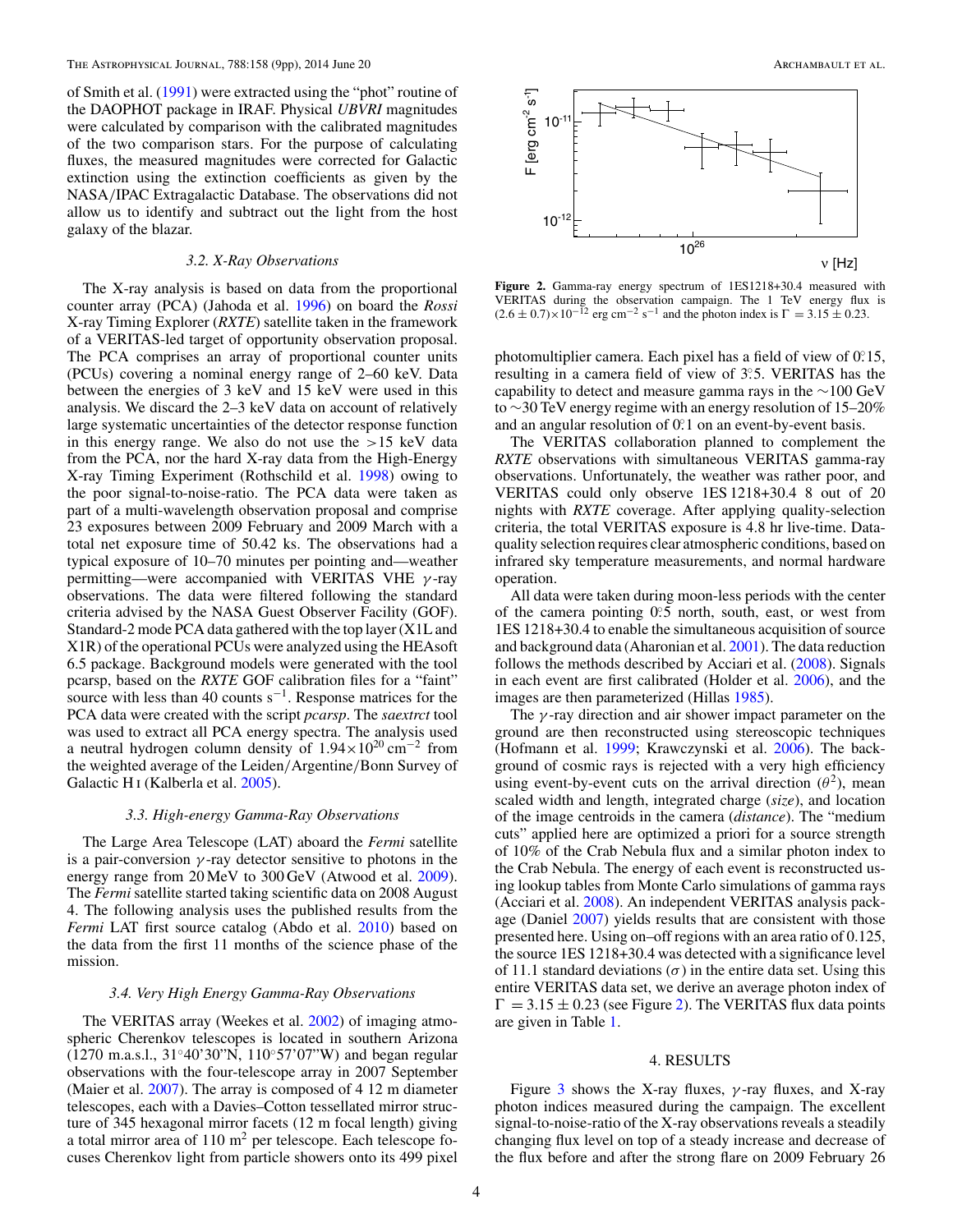<span id="page-5-0"></span>

**Figure 3.** Top panel shows the *>*200 GeV *γ* -ray light curve measured with VERITAS, and the middle panel shows the 2 keV–10 keV X-ray light curve measured with *RXTE*. The filled circles in the X-ray light curve highlight the *RXTE* observations which were simultaneously taken with the VERITAS observations. The lower panel shows the X-ray photon indices from fitting a power-law model to the 2–10 keV data as a function of time. Note that the error bars on the *RXTE* fluxes are smaller than the symbols.

**Table 1** VERITAS Time-averaged Energy Spectrum of 1ES 1218+30.4

| Frequency<br>(Hz)     | $\nu F_{\nu}$ -Flux <sup>a</sup><br>$(10^{-12} \text{ erg cm}^{-2} \text{ s}^{-1})$ |  |  |  |
|-----------------------|-------------------------------------------------------------------------------------|--|--|--|
| $5.36 \times 10^{25}$ | $12.2 \pm 3.1$                                                                      |  |  |  |
| $6.72 \times 10^{25}$ | $14.0 \pm 3.2$                                                                      |  |  |  |
| $8.46 \times 10^{25}$ | $13.0 \pm 2.9$                                                                      |  |  |  |
| $1.06 \times 10^{26}$ | $5.5 \pm 2.1$                                                                       |  |  |  |
| $1.34 \times 10^{26}$ | $5.8 + 2.1$                                                                         |  |  |  |
| $1.68 \times 10^{26}$ | $4.9 \pm 1.8$                                                                       |  |  |  |
| $2.35 \times 10^{26}$ | $2.0 \pm 1.1$                                                                       |  |  |  |
|                       |                                                                                     |  |  |  |

Note.<sup>a</sup> Errors are given on  $1\sigma$  confidence level.

(MJD 54888), respectively. At VHE energies the signal-tonoise-ratio is not good enough to detect flux changes other than the strong flare on 2009 February 26 during which the flux clearly exceeded the mean flux level measured before and after the flare. The X-ray photon indices show a trend of hardening at higher flux levels.

The left panel of Figure  $4$  shows the X-ray photon indices plotted versus the X-ray flux and demonstrates that low (high) flux levels are associated with soft (hard) energy spectra. The right panel of the same figure plots the VHE *γ* -ray fluxes versus the X-ray fluxes and shows that the evidence for an X-ray*/*VHE *γ* -ray flux correlation only comes from the detection of the flare on 2009 February 26.

The X-ray photon index exhibited values between  $\Gamma \approx 2$  and  $\Gamma \approx 2.5$  during the campaign. We infer that the spectral index of the segment of the electron energy spectrum responsible for the X-rays exhibited values between  $p \approx 3$  and  $p \approx 4$  (Ginzburg & Syrovatskii [1965\)](#page-9-0). The spectral variability can be explained by a

time-dependent high-energy cutoff of accelerated electrons (see the related discussions by Krawczynski et al. [2002;](#page-9-0) Garson et al. [2010\)](#page-9-0). Note that diffusive particle acceleration at mildly relativistic superluminal shocks can produce soft electron energy spectra with  $p \approx 3$  (see Baring & Summerlin [2009\)](#page-9-0) that can soften to  $p \approx 4$  owing to radiative cooling (Kardashev [1962\)](#page-9-0). However, time-dependent SSC simulations show that this scenario predicts only rather small photon index changes on the order of ΔΓ ∼ 0*.*1 (Krawczynski et al. [2002\)](#page-9-0).

We explored the timescales of X-ray flux variability by calculating the  $e$ -folding times  $t_0$  from adjacent X-ray flux data points  $(t_0 = (t_2 - t_1)/(ln(f_2) - ln(f_1))$  with  $t_1$ ,  $t_2$ , and  $f_1$ ,  $f_2$ the times and fluxes of the two measurements, respectively). The shortest *e*-folding times are about ∼2 days (Figure [5\)](#page-6-0), indicating that the emission region has a spatial extent smaller than  $\delta_i c \times 2$  days.

We present the broadband SED measured during the campaign in Figure [6.](#page-6-0) Only the X-ray data taken contemporaneously with VHE observations (filled dots in Figure 3) entered the X-ray energy spectrum. The *Fermi* LAT spectrum was derived from the first 11 months of the *Fermi* science operations which included the time of the campaign described in this paper. We justify the use of the spectrum here by the absence of detectable flux and spectral variability of 1ES 1218+30.4 in the *Fermi* LAT data (Abdo et al. [2010\)](#page-9-0). Note that the optical and X-ray observations constrain the low-energy (presumably synchrotron) emission component and the *Fermi* LAT and VER-ITAS *γ* -ray observations constrain the high-energy (presumably SSC) emission component.

Figure [6](#page-6-0) shows also a theoretical model of the SED (see Table [2](#page-6-0) for a compilation of the model parameters). We model the data with a SSC model with a jet Doppler factor of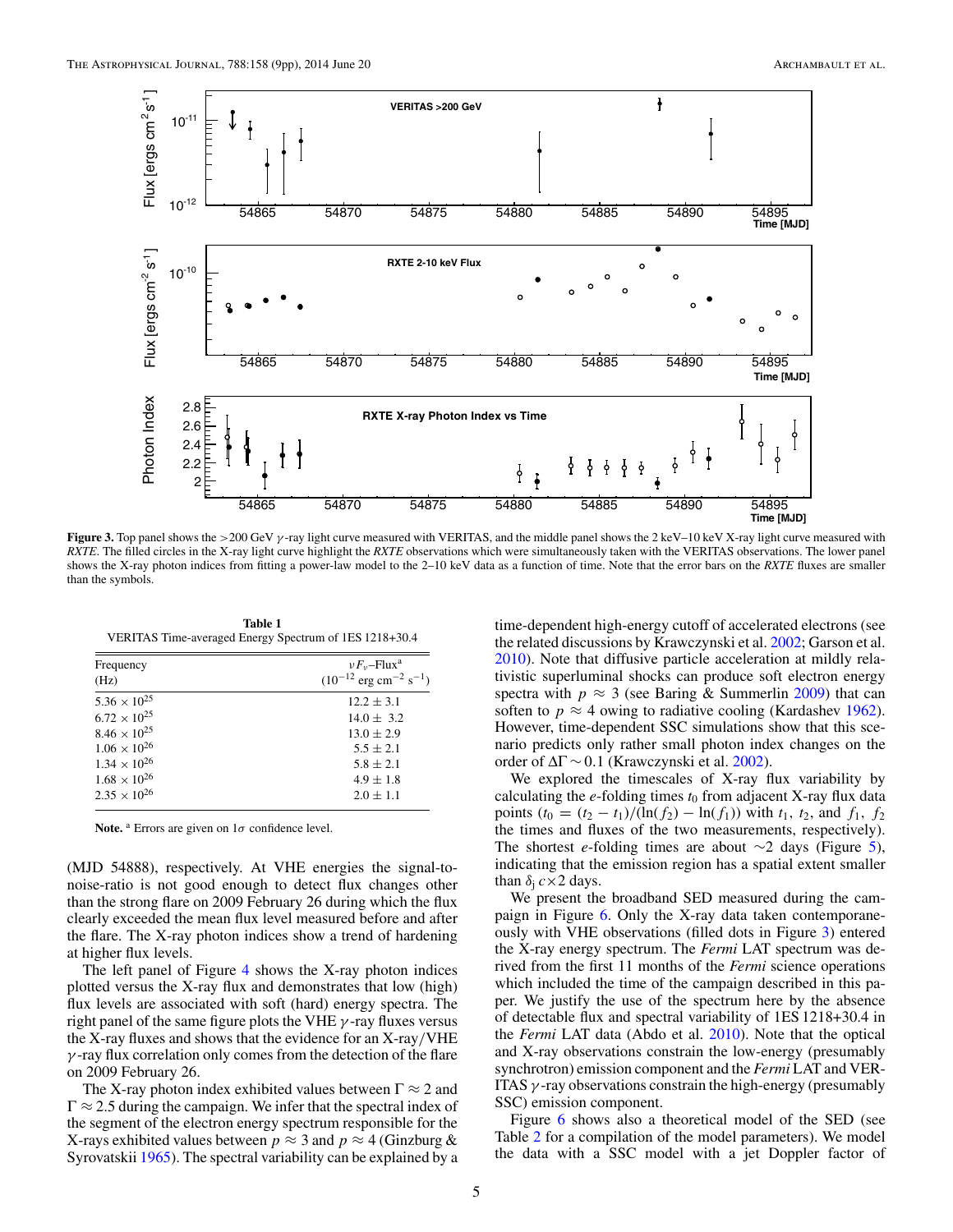<span id="page-6-0"></span>

**Figure 4.** Left panel shows the 2–10 keV photon power-law index vs. the 2–10 keV flux for the entire set of *RXTE* observations. The right panel shows the 2–10 keV fluxes vs. the *>*200 GeV *γ* -ray fluxes measured with VERITAS for all simultaneous *RXTE/*VERITAS observations.

**Table 2** Parameters of the Reference SSC Model

| $\sim$<br>Òi | (G)    | "<br>(cm)             | $E_{\rm min}$<br>(eV) | $E_{b}$<br>(eV)   | $E_{\rm max}$<br>(eV) |     | $p_2$ | $u_{e^+,-}$<br>(CGS) | $L_{1, min}$<br>(CGS) |
|--------------|--------|-----------------------|-----------------------|-------------------|-----------------------|-----|-------|----------------------|-----------------------|
| 38           | 0.0145 | $2.87 \times 10^{16}$ | $511 \times 10^3$     | $100\times10^{9}$ | $1.26 \times 10^{12}$ | . Q | 3.36  | 0.0025               | $2 \times 10^{44}$    |



**Figure 5.** Top panel shows the 2–10 keV X-ray light curve for reference (same symbols as in Figure [3\)](#page-5-0). Solid markers highlight X-ray observations simultaneous with TeV observations. The bottom panel presents the *e*-folding times  $t_0$  determined from successive pairs of *RXTE* measurements ( $t_0$  =  $(t_2 - t_1)/(ln(f_2) - ln(f_1))$  with  $t_1$ ,  $t_2$ , and  $f_1$ ,  $f_2$  the times and fluxes of the two measurements, respectively). We only show data points with 1*σ* errors smaller than the value of the data points. The solid (open) markers show positive (negative) *e*-folding times. We plotted the rise or decay time at the time of the first flux measurement. For days with more than one *RXTE* pointing, each successive pair of measurements gives one *e*-folding time *t*0.



**Figure 6.** Broadband spectral energy distribution of 1ES 1218+30.4 with the optical (red inverted triangle), X-ray (*RXTE*, magenta bow-tie), high-energy *γ* -ray (*Fermi* LAT, red bow-tie), and VHE *γ* -ray (VERITAS, green bow-tie) data from the observation campaign described in this paper. The gray data points show archival data from Sato et al. [\(2008](#page-9-0) and references therein). The lines show the results of an SSC model without extragalactic absorption (blue line at low energies and dashed thin black line at high energies), and with the extragalactic absorption predicted by the EBL models of Kneiske & Dole  $(2010;$  dashed thick black line), Domínguez et al.  $(2011;$  dotted black line), Franceschini et al. [\(2008;](#page-9-0) solid blue line), and Stecker et al. [\(2006;](#page-9-0) dash-dotted red line). The SSC model parameters are given in Table 2.

(A color version of this figure is available in the online journal.)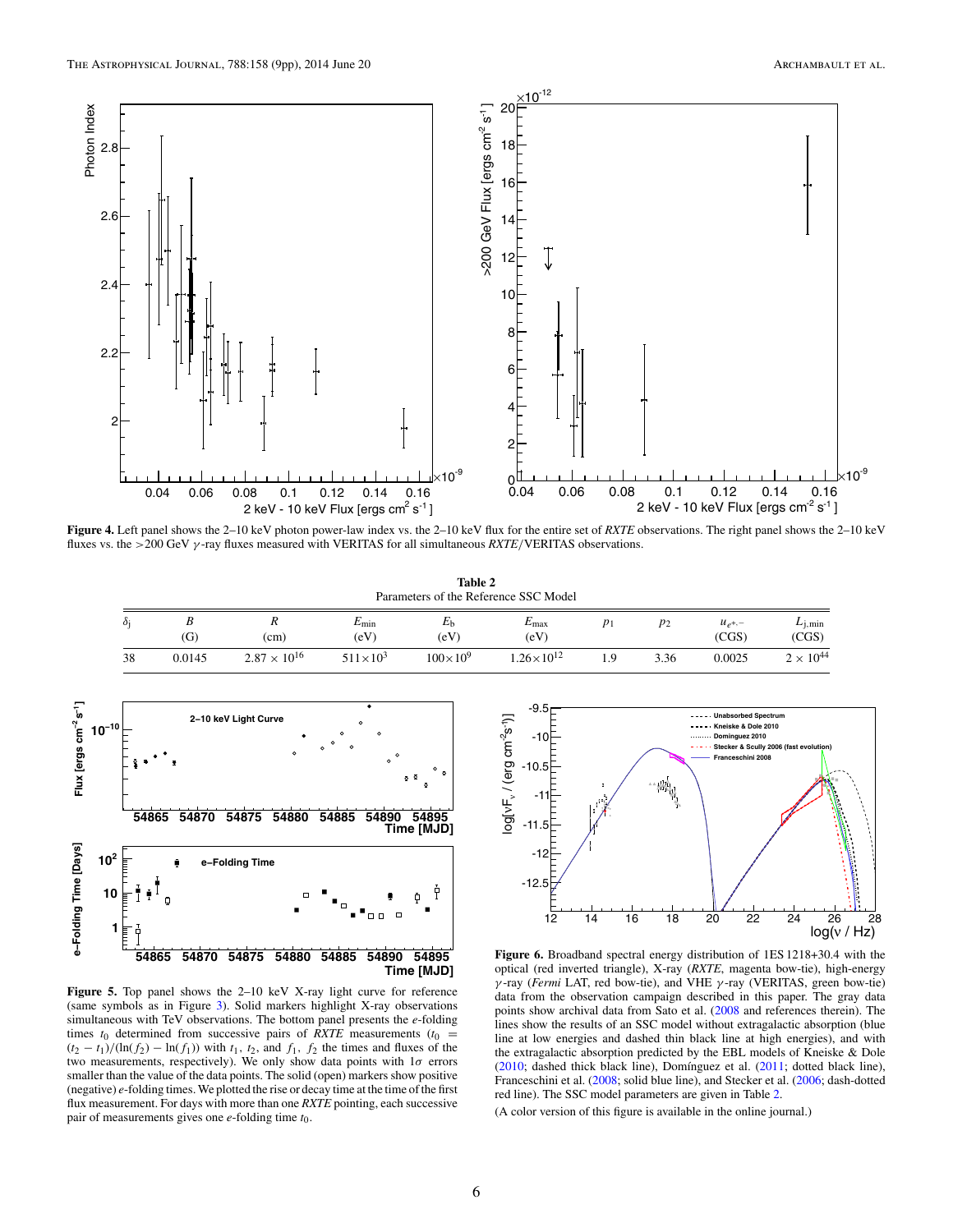<span id="page-7-0"></span>

Figure 7. Agreement between various SSC+EBL models and the VERITAS VHE data. In each panel, we adjusted the parameters to normalize all the models to the VERITAS 1 TeV flux (the normalization of the SSC model can be adjusted by choosing appropriate combinations of the normalization of the electron density in the emitting volume and the radius of the emission volume). The upper left panel uses the same model parameters as Figure [6](#page-6-0) (i.e.,  $\delta_j = 38$ ,  $B = 0.0145$  G) and shows a good agreement of the models and the data—except for the EBL model of Stecker et al. [\(2006\)](#page-9-0) which seems to predict a *γ* -ray energy spectrum that is too soft. The upper right panel and the lower panel show that the SSC model parameters can be adjusted to predict somewhat softer energy spectra (middle panel:  $\delta_i = 76$ , *B* = 0.0145 G; lower panel:  $\delta_j$  = 38, *B* = 0.0036 G).

(A color version of this figure is available in the online journal.)

 $\delta$ <sub>j</sub> = 38, a magnetic field *B* = 0.0145 G, and a radius  $R = 2.87 \times 10^{16}$  cm of the emission region. The electron energy spectrum follows a power law with a differential electron number index  $p_1 = 1.9$  ( $dN/dE \propto E^{-p_1}$ ) from  $E_{min} = 511$  keV to  $E_b = 100 \text{ GeV}$ , and  $p_2 = 3.36 \text{ from } E_b$  to  $E_{\text{max}} = 1.26 \text{ TeV}$ . The electron (and possibly also positron) energy density is  $u_{e^{+,-}} = 0.0025$  erg cm<sup>-3</sup>, and the ratio of magnetic field energy density  $u_B = B^2/8\pi$  to electron (and possibly positron) energy density is  $3 \times 10^{-3}$ . The minimum jet luminosity  $L_{j,min} =$  $\Gamma_j^2 c \pi R^2(u_B + u_{e^{+,-}})$  is  $2 \times 10^{44}$  erg s<sup>-1</sup>. The optical and X-ray data and our model imply a break of the electron spectrum by Δ*p* = *p*<sup>2</sup> − *p*<sup>1</sup> ≈ 1*.*46, larger than Δ*p* ≈ 1 expected from radiative cooling in the synchrotron and inverse-Compton regimes. The result indicates that the acceleration mechanism contributes to this spectral break (see also Garson et al. [2010\)](#page-9-0). The observer-frame light crossing time  $(1 + z)R/(c\delta_i) \approx 8$  hr is comparable to the shortest observed *e*-folding time of 1.7 days. The observer-frame synchrotron cooling time of the electrons with  $E = E<sub>b</sub>$  is given by the expression

$$
t_{\rm s} = (1+z) \left[ \frac{4}{3} \sigma_{\rm T} c \frac{B^2}{8\pi} \frac{E_{\rm b}}{(m_{\rm e} c^2)^2} \delta_{\rm j} \right]^{-1}, \tag{6}
$$

with  $\sigma_T$  being the Thomson cross section. The cooling time of  $t_s \approx 2.6$  minutes indicates very efficient radiative cooling of the electrons.

The comparison of the observed and predicted *γ* -ray energy spectra can be used to test models of the extragalactic extinction. However, one must be aware of the fact that the SSC model predicts the shape of the *γ* -ray energy spectrum, but not the absolute flux level. The latter can be changed over very wide margins by increasing or reducing the radius of the emission region (which is poorly constrained observationally) by rather small amounts while adjusting the density of emitting electrons to assure that the model fits the radio to X-ray data (see Krawczynski et al. [2000\)](#page-9-0).

When accounting for this indeterminacy, we find that all the EBL models considered in this paper are consistent with the data. This is exemplified in Figures [6](#page-6-0) and 7. We normalized the data and all the models in Figure 7 to the same value at 1 TeV to account for the aforementioned fact that the SSC model does not predict the absolute flux level. For the reference SSC model (Figures [6](#page-6-0) and 7, upper panel), the predicted *γ* -ray energy spectrum is too steep when the EBL model of Stecker et al. [\(2006\)](#page-9-0) is adopted. However, the apparent discrepancy can be reduced by adjusting some of the SSC model parameters that impact the shape of the predicted energy spectrum. The ratio of the peak energies of the unabsorbed synchrotron and inverse-Compton SEDs scales approximately as *δ*j*/B* (Krawczynski et al. [2000\)](#page-9-0). Choosing a stronger magnetic field and*/*or a smaller Doppler factor and adjusting the parameters of the electron spectrum to recover a good model of the optical to X-ray data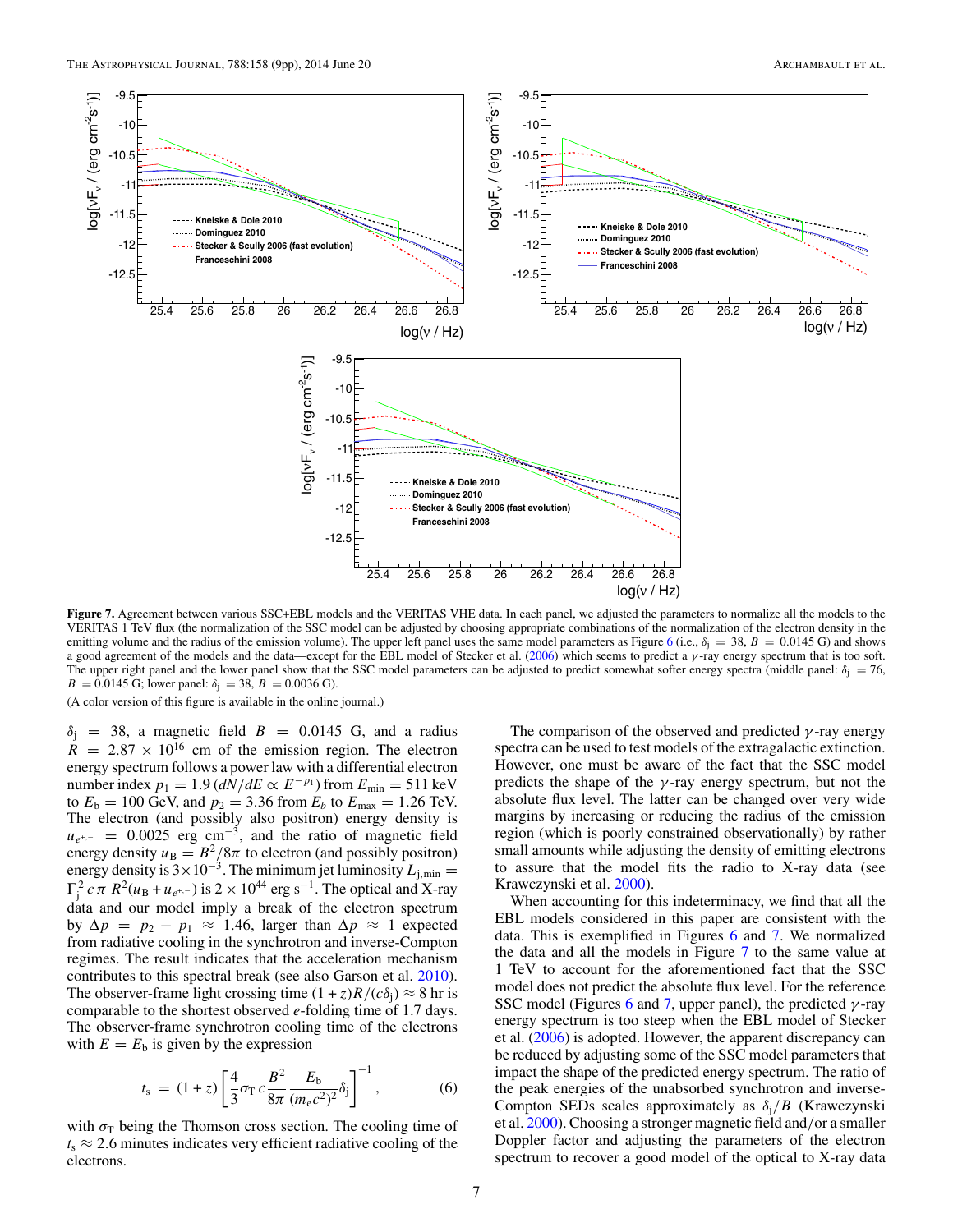<span id="page-8-0"></span>

**Figure 8.** Data point and bow-ties show the energy spectra from the observation campaign described in this paper (the same as in Figure [6\)](#page-6-0). The thick black line shows the SSC model with the EBL model of Franceschini et al. [\(2008\)](#page-9-0). In the case of the low-energy (synchrotron) component, the dashed lines show the synchrotron emission produced by different sections of the electron energy spectrum. In the case of the high-energy (SSC) component, the dashed lines show the inverse-Compton emission produced by the same sections of the electron energy spectrum up-scattering the synchrotron emission produced by *all* electrons. All inverse-Compton spectra are shown for the EBL absorption predicted by Franceschini et al. [\(2008\)](#page-9-0). The results show that the inverse-Compton emission in the *Fermi* LAT and VERITAS bands is produced by electrons up-scattering synchrotron emission in the IR to soft X-ray bands.

(A color version of this figure is available in the online journal.)

leads to a softer *γ* -ray energy spectrum. Jet Doppler factors are generally believed to be smaller than ∼50 (e.g., Ajello et al. [2012\)](#page-9-0). However, mini-jets in a jet could lead to very large Doppler factors while not conflicting with the observed numbers of VHE bright blazars (Giannios et al. [2009\)](#page-9-0). Furthermore, the magnetic field should not be much weaker than the fiducial value of 0.0145 G as the radiative cooling efficiency drops drastically otherwise (see Equation  $(6)$ ). The center and lower panels of Figure [7](#page-7-0) show that a factor of two larger Doppler factor or a factor of four weaker magnetic field does result in a softer *γ* -ray energy spectrum. However, the impact on the predicted  $\gamma$ -ray energy spectrum is small.

In the SSC model, the same electrons produce synchrotron and inverse-Compton emission. Figure 8 shows the synchrotron and inverse-Compton emission from different sections of the electron energy spectrum (same model parameters as in Figures [6](#page-6-0) and [7,](#page-7-0) upper panel). The gamma rays observed by the *Fermi* LAT and VERITAS are mostly up-scattered by electrons that produce synchrotron emission in the IR to soft X-ray bands.

Rüger et al.  $(2010)$  $(2010)$  modeled X-ray and VHE  $\gamma$ -ray observations of 1ES 1218+30.4 with a time-dependent synchrotron SSC code. Their model of the broadband SED gives a magnetic field of *B* = 0.04 G for a Doppler factor of  $\delta$ <sub>i</sub> = 80. Our analysis results should be more reliable as they are based on a more tightly constrained SED.

#### 5. SUMMARY AND DISCUSSION

In this paper, we present a two-week multi-wavelength observation campaign of the BL Lac object 1ES 1218+30.4. The observations reveal continuous X-ray flux variability on ∼day timescales, and evidence for an X-ray and VHE *γ* -ray flare on 2009 February 26 (MJD 54888). Our analysis shows that the data are consistent with the SSC scenario and with the considered EBL models. The model of Stecker et al.

[\(2006\)](#page-9-0) requires some fine tuning, but cannot be excluded. The results are consistent with those recently published by the *Fermi* and H.E.S.S. collaborations (Ackermann et al. [2012;](#page-9-0) H.E.S.S. Collaboration et al. [2013\)](#page-9-0). In particular, the *Fermi* detection of EBL absorption is consistent with the models of Franceschini et al. [\(2008\)](#page-9-0); Kneiske & Dole [\(2010\)](#page-9-0); Domínguez et al. [\(2011\)](#page-9-0). The H.E.S.S. collaboration showed that their detection is consistent with the model of Franceschini et al. [\(2008\)](#page-9-0).

Our SSC modeling shows that the VERITAS *γ* -ray energy spectrum can be predicted based on the observations of the synchrotron emission in the IR to soft X-ray bands. The sensitivity of the EBL test presented in this paper is largely limited by the following. (1) The incomplete sampling of the synchrotron emission, in particular in the UV and soft-X-ray bands. (2) The statistical errors on the *γ* -ray energy spectra, and (3) the uncertainties of the SSC model parameters. Contemporaneous soft X-ray observations (e.g., with the *Swift* X-ray telescope) could be used to constrain the SED more tightly. Gamma-ray observations with better sensitivity and*/* or of brighter flares would reduce the statistical errors on the *γ* -ray energy spectra. Various methods can be used to constrain the SSC model parameters better. Coppi & Aharonian [\(1999a,](#page-9-0) [1999b\)](#page-9-0); Krawczynski et al. [\(2002\)](#page-9-0) proposed to combine timeresolved observations with time-dependent SSC modeling to this end. Unfortunately, snapshot observations like the ones presented in this paper are not well suited to carry out such a program. Long observations with dense sampling are better suited because (1) individual flares can be identified, and (2) the rising and falling edges of the flares give information about the particle acceleration and radiative cooling mechanisms. The latter make it possible to infer additional information about the jet magnetic field. Suitable observations have already been taken on 1ES1218+30.4 by Sato et al. [\(2008\)](#page-9-0). The team used the *Suzaku* X-ray satellite for an almost two-day